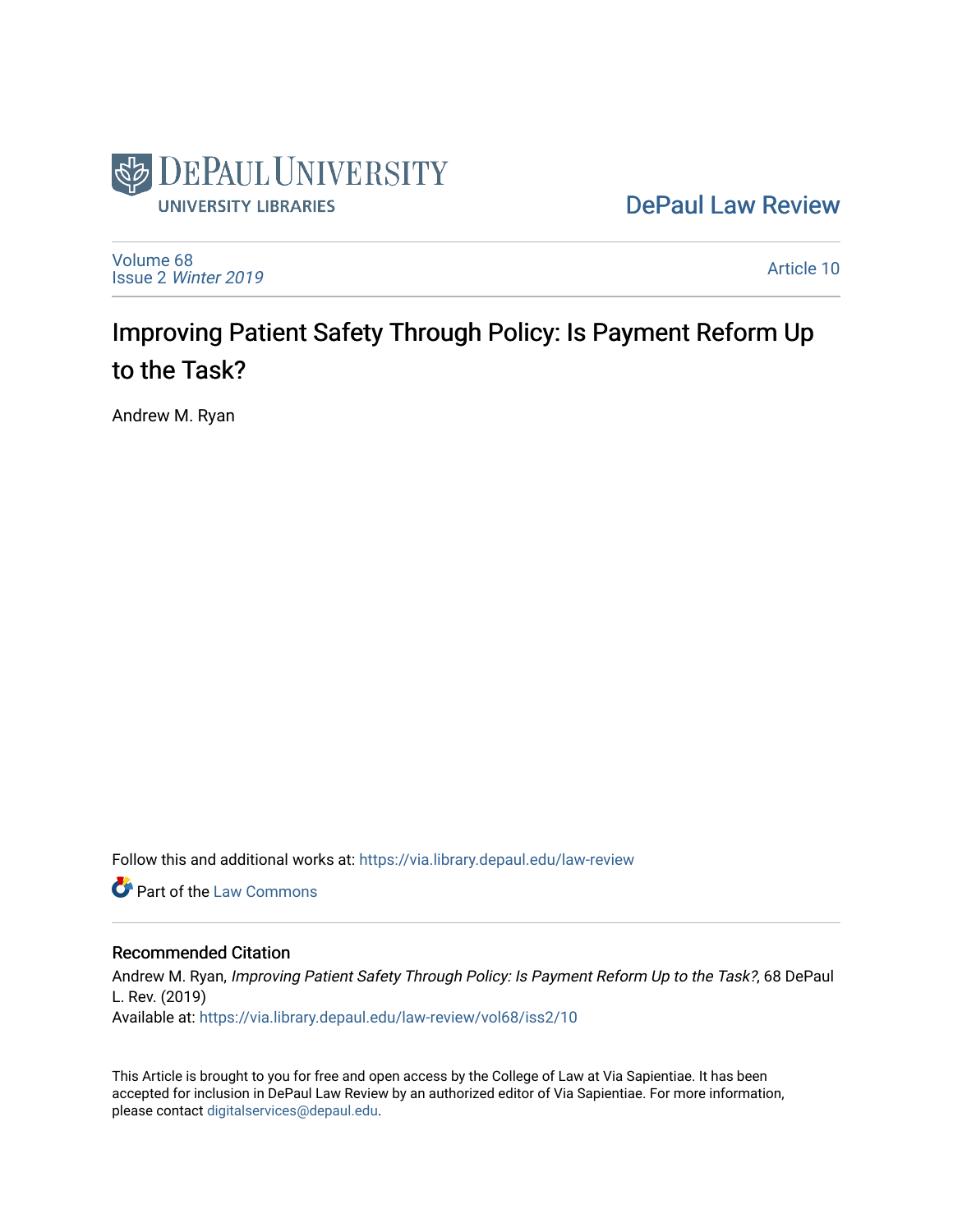## **IMPROVING PATIENT SAFETY THROUGH POLICY: IS PAYMENT REFORM UP TO THE TASK?**

#### *Andrew M. Ryan*\*

#### I. THE SCOURGE OF HOSPITAL ACQUIRED CONDITIONS

Hospital acquired conditions (HACs) are adverse events experienced by patients as a result of the care they receive. HACs lead to substantial patient harm and health system spending. For example, postoperative venous thromboembolism, ventilator-associated pneumonia, and central line-associated bloodstream infections (CLABSI) increase the probability of inpatient mortality by 10.4%, 14.4%, and 18.5% and are associated with increases in spending of \$8,000, \$21,000, and \$17,000 per hospitalization, respectively.<sup>1</sup> Together, HACs contribute to more than 90,000 deaths<sup>2</sup> annually and annual spending in excess of \$30 billion.<sup>3</sup>

#### II. USING PAYMENT REFORM TO IMPROVE QUALITY

Evidence of the societal burden of HACs ignited the quality movement in health care.4 Two key reports from the Institute of Medicine—*To Err is Human*5 and *Crossing the Quality Chasm*6—addressed medical errors and shortcomings in patient safety as systematic problems in U.S. health care. Quality improvement interventions,

4. Lucian L. Leape, *Error in Medicine*, 272 JAMA 1851, 1855, 1857 (1994).

5. INST. OF MED., TO ERR IS HUMAN: BUILDING A SAFER HEALTH SYSTEM 3–4 (Linda T. Kohn et al. eds., 2000).

6. COMM. ON QUALITY HEALTH CARE IN AM., CROSSING THE QUALITY CHASM: A NEW HEALTH SYSTEM FOR THE 21ST CENTURY 2–4 (2001).

<sup>\*</sup> Associate Professor, Department of Health Management and Policy, University of Michigan.

<sup>1.</sup> AGENCY FOR HEALTHCARE RESEARCH & QUALITY, PUB. NO. 16-0006-EF, 2013 ANNUAL HOSPITAL-ACQUIRED CONDITION RATE AND ESTIMATES OF COST SAVINGS AND DEATHS AVERTED FROM 2010 TO 2013 5 (Oct. 2015), https://www.ahrq.gov/sites/default/files/publica tions/files/hacrate2013\_0.pdf.

<sup>2.</sup> R. Monina Klevens et al., *Estimating Health Care-Associated Infections and Deaths in U.S. Hospitals, 2002*, 122 PUB. HEALTH REP. 160, 160 (2007).

<sup>3.</sup> R. DOUGLAS SCOTT II, THE DIRECT MEDICAL COSTS OF HEALTHCARE-ASSOCIATED IN-FECTIONS IN U.S. HOSPITALS AND THE BENEFITS OF PREVENTION 1, 7–8 (Mar. 2009), https:// www.cdc.gov/hai/pdfs/hai/scott\_costpaper.pdf.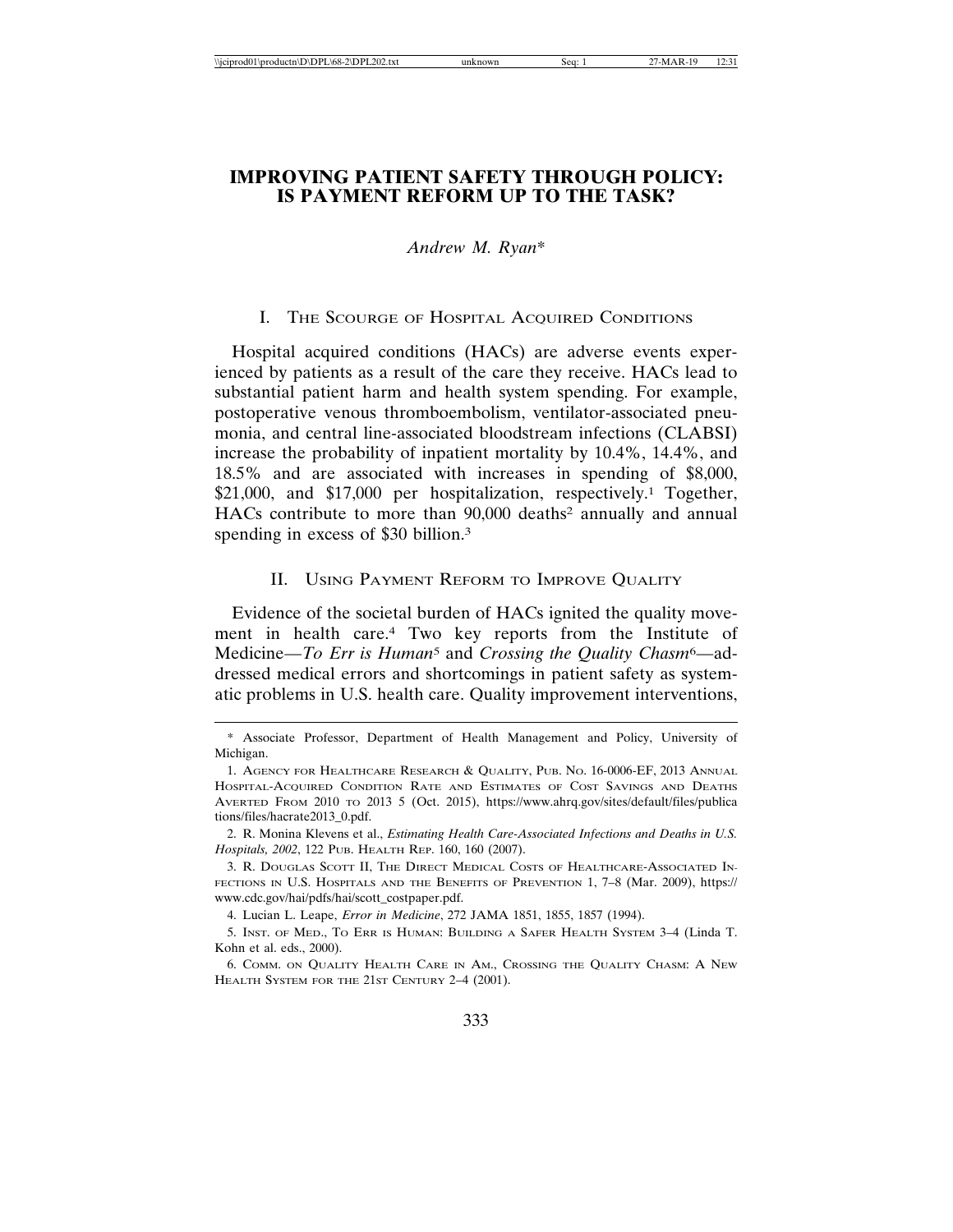such as the Michigan Keystone Initiative<sup>7</sup> and efforts from the Institute for Healthcare Improvement,<sup>8</sup> were launched to combat these widespread shortcomings. However, until recently, few policy initiatives have specifically targeted HAC reduction. This changed as a result of two key developments. First, advances in data storage and computing allowed researchers to move beyond primary data collection and single-site studies to leverage massive administrative claims data to evaluate quality performance across hospitals.<sup>9</sup> This in turn allowed policymakers to create new programs measuring and profiling the relative quality of hospitals. Second, researchers developed measures of HACs that could be calculated using administrative claims.<sup>10</sup> While the use of claims-based measures of HACs remains controversial, their development paved the way for policies that employ hospital-level profiling of patient safety.

Once hospital quality performance could be profiled, payers could begin to link reimbursement to quality through new programs. Financial incentives to improve health outcomes and reduce spending growth (known as value-based payments) have been applied widely in the hospital setting. Nonetheless, how these programs can be designed to improve care remains unclear.11 Early results from the Hospital Quality Incentive Demonstration—Medicare's first experience tying hospital quality performance with reimbursement—suggested that modest financial incentives for clinical process measures could improve quality of care.12 Subsequent research, however, challenged whether these improvements translated into improvements in patient outcomes and reductions in spending.13 More recent evidence indicates that Hospital Value-Based Purchasing, the first nationwide value-based payment program initiated by the Centers for Medicare

<sup>7.</sup> Peter Pronovost et al., *An Intervention to Decrease Catheter-Related Bloodstream Infections in the ICU*, 355 NEW ENG. J. MED. 2725, 2726 (2006).

<sup>8.</sup> *Healthcare-Associated Infections*, INST. FOR HEALTHCARE IMPROVEMENT, http://www.ihi .org/explore/HAI/Pages/default.aspx (last visited Oct. 29, 2018).

<sup>9.</sup> Gary I. Cohen & Gabrielle Rocque, *Measuring Quality of Care: Past, Present, and Future*, ASCO DAILY NEWS (May 26, 2016), https://am.asco.org/daily-news/measuring-quality-care-pastpresent-and-future.

<sup>10.</sup> *See generally* Lisa I. Iezzoni, *Assessing Quality Using Administrative Data*, 127 ANNALS INTERNAL MED. 666 (1997).

<sup>11.</sup> Andrew M. Ryan & Cheryl L. Damberg, *What Can the Past of Pay-for-Performance Tell* Us About the Future of Value-Based Purchasing in Medicare?, 1 HEALTHCARE 42, 43 (2013).

<sup>12.</sup> Peter K. Lindenauer et al., *Public Reporting and Pay for Performance in Hospital Quality Improvement*, 356 NEW ENG. J. MED. 486, 487 (2007).

<sup>13.</sup> Andrew M. Ryan, *Effects of the Premier Hospital Quality Incentive Demonstration on Medicare Patient Mortality and Cost*, 44 HEALTH SERVS. RES. 821, 822 (2009); Ashish K. Jha et al., *The Long-Term Effect of Premier Pay for Performance on Patient Outcomes*, 366 NEW ENG. J. MED. 1606, 1607 (2012).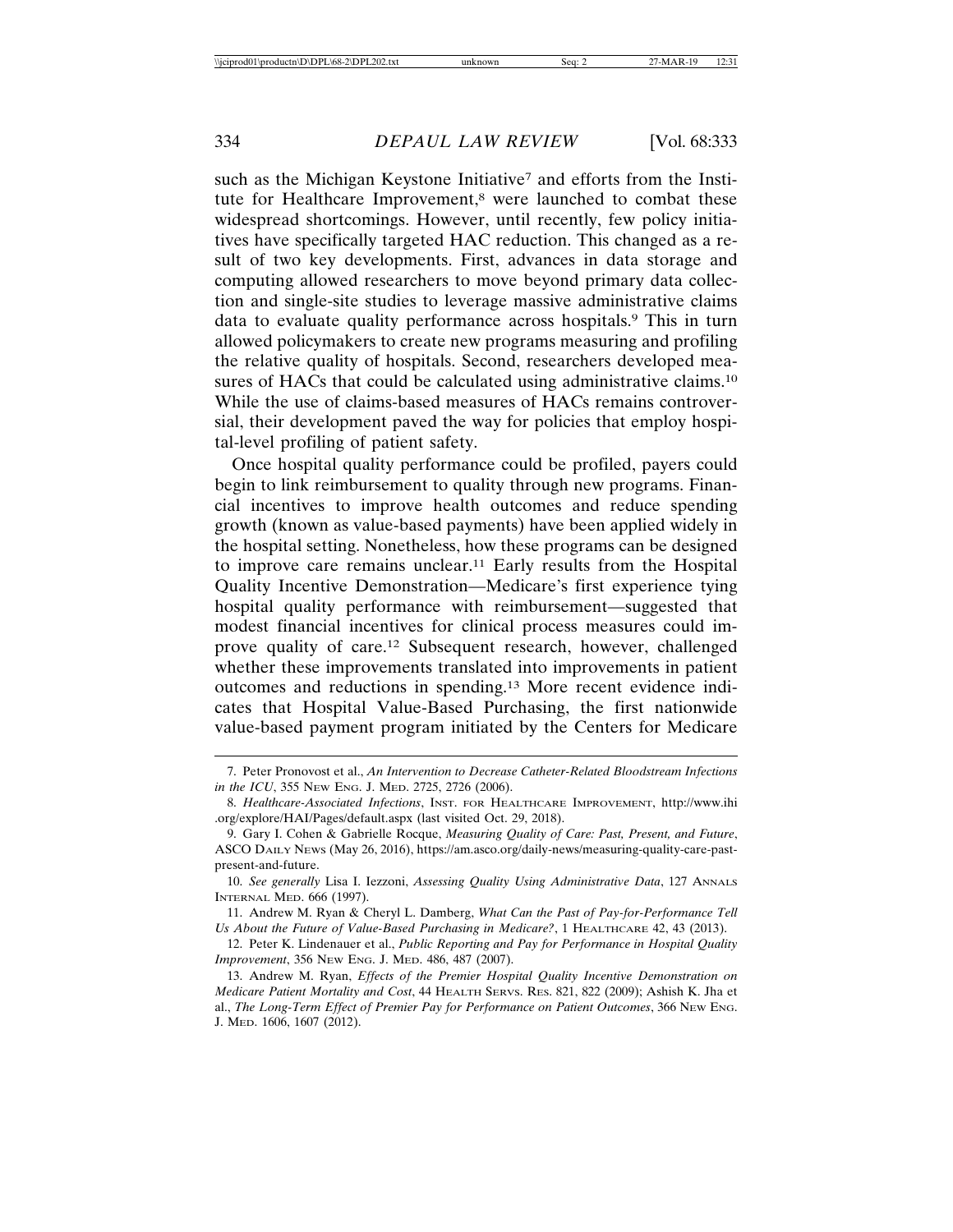and Medicaid Services (CMS), did not document, track, or report process, patient experience, or mortality over the short term or long term.14 However, evidence from the Hospital Readmission Reduction Program (HRRP)—which penalized hospitals with high rates of readmission within 30 days for discharge—suggests that the program has worked to reduce readmissions.15

Given the lackluster results from other value-based payment programs, the apparent success of the HRRP is an important policy development. It suggests that, if designed appropriately, national payment reform can improve quality of care. The HRRP appeared to succeed while other programs failed due to a larger financial incentive, a simpler incentive design, and a penalty-based design.16 Together, this evidence suggests that while financial incentive programs do not always work, well-designed incentive programs have the potential to improve patient and system outcomes.

#### III. FINANCIAL INCENTIVES AND HOSPITAL ACQUIRED CONDITIONS

The first major policy effort to reduce HACs came in 2008, when CMS ceased paying hospitals for the incremental costs of treating certain HACs. The program initially targeted "never events," including foreign objects left in patients after surgery, Stage 3 or 4 pressure ulcers after admission, and death or disability associated with intravascular air embolism.17 It then expanded to include additional conditions, including catheter-associated urinary tract infection (CAUTI), manifestations of poor glycemic control, falls, trauma, and surgical-site infections after certain procedures.18 This program relied on claims submitted to CMS by hospitals to identify the presence of HACs.

Overall, it is unclear whether this program has improved patient safety. One evaluation found that the program was associated with

<sup>14.</sup> Andrew M. Ryan et al., *Changes in Hospital Quality Associated with Hospital Value-Based Purchasing*, 376 NEW ENG. J. MED. 2358, 2359 (2017) (discussing the long term); Andrew M. Ryan et al., *The Early Effects of Medicare's Mandatory Hospital Pay-for-Performance Program,* 50 HEALTH SERVS. RES. 81, 84 (2015) (discussing the short term).

<sup>15.</sup> Rachael B. Zuckerman et al., *Readmissions, Observation, and the Hospital Readmissions Reduction Program*, 374 NEW ENG. J. MED. 1543, 1551 (2016).

<sup>16.</sup> Tim Doran et al., *Impact of Provider Incentives on Quality and Value of Health Care*, 38 ANN. REV. PUB. HEALTH 449, 460 (2016).

<sup>17.</sup> Grace M. Lee et al., *Effect of Nonpayment for Preventable Infections in U.S. Hospitals*, 367 NEW ENG. J. MED. 1428, 1429 (2012).

<sup>18.</sup> Sanjay Saint et al., *Catheter-Associated Urinary Tract Infection and the Medicare Rule Changes*, 150 ANNALS INTERNAL MED. 877, 879 (2009).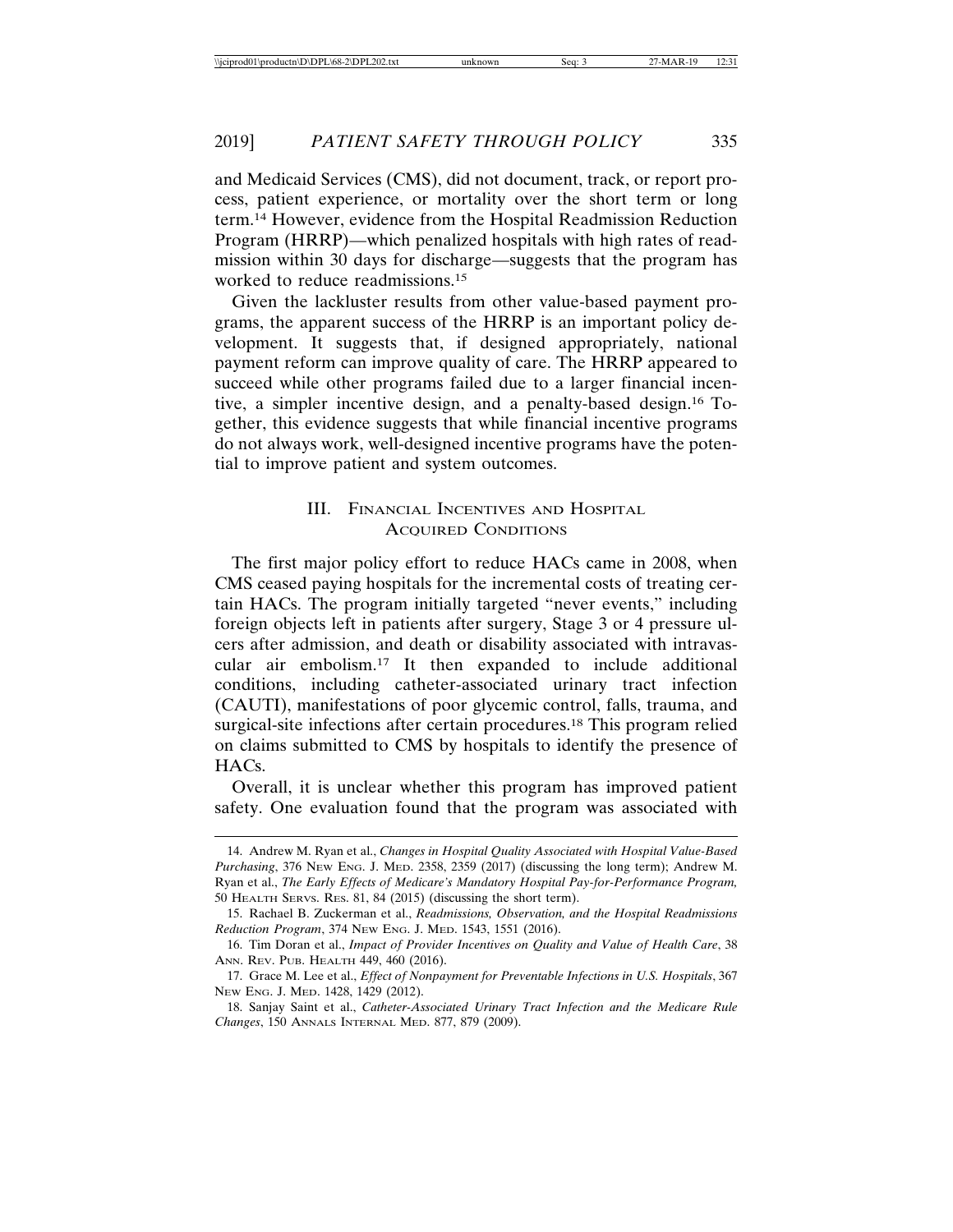reductions in CLABSI and CAUTI, but not with reductions in injurious falls, or pressure ulcers.19 Another evaluation found no impact of the program on CLABSI, CAUTI, or ventilator-associated pneumonia.20 The researchers posited that, among other challenges, incentives in the program may not have been sufficiently large to motivate behavior change.<sup>21</sup> Taken together, research suggests that the incentives embodied in the CMS non-payment for HAC policies were not sufficient to substantially improve patient safety.

The Hospital Acquired Condition Reduction Program (HACRP) was created by the Patient Protection and Affordable Care Act (ACA) to enhance the pressure on hospitals to reduce HACs. The statute that created the program—specified in Section 3008 of the ACA—was quite vague, assigning the Department of Health and Human Services the responsibility for determining features of the program, which would begin no later than fiscal year (FY) 2015.22 The program regulations were ultimately codified under the FY 2014 final rule for the Inpatient Prospective Payment System.23 Under this rule, starting in 2015, acute care hospitals in the worst quartile of HAC rates have been penalized 1% of Medicare payments.24 The HACRP profiles HAC rates using two domains: Domain 1 is the PSI-90 composite, and Domain 2 is the Healthcare-Associated Infections tracking system provided by the Centers for Disease Control and Prevention's National Healthcare Safety Network.25 In FY 2015, Domain 2 measures included CLABSI and CAUTI measures. The two domains are assigned points and combined using a weighted average. In FY 2015, Domain 1 received 35% of the weight and Domain 2 received 65%. Over time, Domain 2 will receive a larger relative weight.

<sup>19.</sup> Teresa M. Waters et al., *Effect of Medicare's Nonpayment for Hospital-Acquired Conditions: Lessons for Future Policy*, 175 JAMA INTERNAL MED. 347, 350 (2015).

<sup>20.</sup> *See* Lee et al., *supra* note 17, at 1435.

<sup>21.</sup> *Id.*

<sup>22.</sup> Patient Protection and Affordable Care Act, Pub. L. No. 111-148, 124 Stat. 119 (2010) (codified at 42 U.S.C. § 18001).

<sup>23.</sup> Hospital Inpatient Prospective Payment Systems, 78 Fed. Reg. 50495, 50496 (Aug. 19, 2013) (to be codified at 42 C.F.R. pts. 412, 413, 414, 419, 424, 482, 485, and 489).

<sup>24.</sup> Amanda Cassidy, *Medicare's Hospital-Acquired Condition Reduction Program*, HEALTH AFF. HEALTH POL'Y BRIEF (Aug. 6, 2015), http://www.healthaffairs.org/healthpolicybriefs/brief .php?brief\_id=142.

<sup>25.</sup> *See id.* "PSI-90 composite" is the shortened name for the Patient Safety of Selected Indicators Composite created by the Agency for Healthcare Research and Quality. *PSI 90 Fact Sheet*, AGENCY FOR HEALTHCARE RES. & QUALITY, https://www.qualityindicators.ahrq.gov/ news/psi90\_factsheet\_faq.pdf (last updated Aug. 31, 2016). The name of the composite has since been modified to the Patient Safety and Adverse Events Composite because the composite now accounts for "patient harm resulting from a patient safety event." *Id.*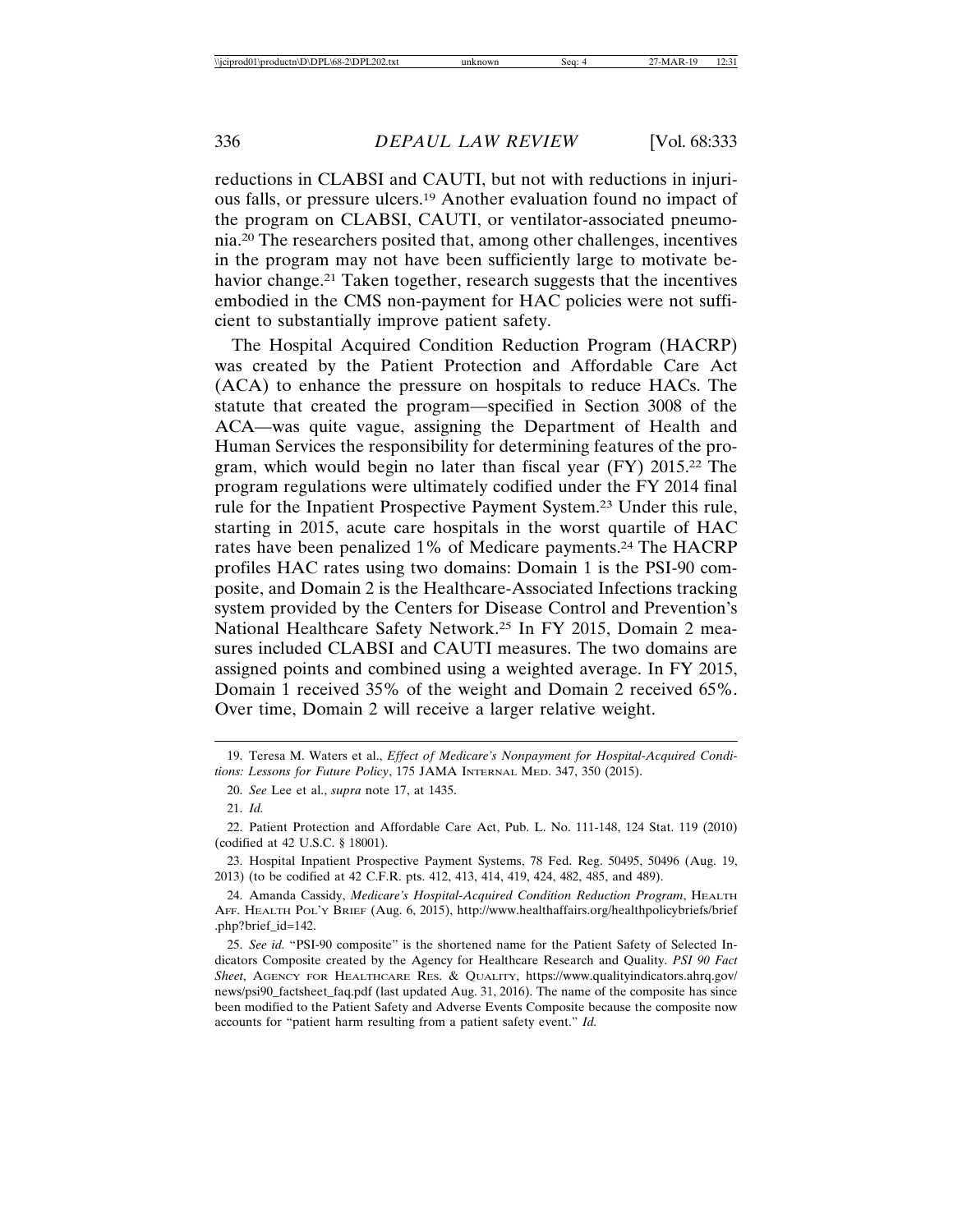#### 2019] *PATIENT SAFETY THROUGH POLICY* 337

The design of the HACRP is more similar to the HRRP than to Hospital Value-Based Purchasing: it is penalty-based, and the performance criteria are based on absolute levels of performance for a relatively narrow set of measures. As a result, there is some reason for optimism that the HACRP may also improve care, reducing HACs and improving patient safety. Nonetheless, there are a number of controversies and challenges surrounding the program that have the potential to undermine its impact on patient safety.

#### IV. MEASURING HOSPITAL ACQUIRED CONDITIONS USING ADMINISTRATIVE DATA IS FRAUGHT WITH CHALLENGES

A key difference between a hospital readmission and an HAC is observability. Notwithstanding some controversy about hospitals' use of "observation" as a substitute for an inpatient admission,26 the presence of a readmission within thirty days of discharge from a prior admission is exceedingly clear to both patients and to CMS. The same is not true for an HAC. HACs, by definition, occur as a result of care received during a hospitalization. They typically will not be the main reason why a patient was admitted to the hospital. Consequently, they will rarely be the principal diagnosis for the admission. Instead, HACs are typically determined on the basis of secondary diagnoses. Because principal diagnoses determine payment, through classification into Diagnosis Related Groups (DRGs), hospitals and CMS pay close attention to how principal diagnoses are coded. While used to classify patients into a higher severity level (based on the MS-DRG classification),<sup>27</sup> secondary diagnoses are less central to hospital payment. As a result, the information contained in secondary diagnoses has traditionally been less complete and less reliable.

From the perspective of measuring HACs, this creates two problems. First, because secondary diagnoses are not coded as diligently, a patient could experience an HAC that does not make it onto the claim sent by hospitals to CMS. Second, comorbidities that are coded as secondary diagnoses may either be a result of care received in the hospital (an HAC) or may instead be "present on admission"

<sup>26.</sup> *See* Zuckerman et al., *supra* note 15, at 1544; Amber K. Sabbatini & Brad Wright, *Excluding Observation Stays from Readmission Rates—What Quality Measures Are Missing*, 378 NEW ENG. J. MED. 2062, 2062 (2018).

<sup>27.</sup> The MS-DRG classification system is used by CMS to group patients into groups of diagnoses, adjusted by severity, which is then used to pay hospitals under the Inpatient Prospective Payment System. For instance, hip replacement or joint replacement without a major condition category (i.e., a lower severity case) would be classified to MS-DRG 470, while joint replacement with a major condition category (i.e., a higher severity case) would be classified to MS-DRG 469.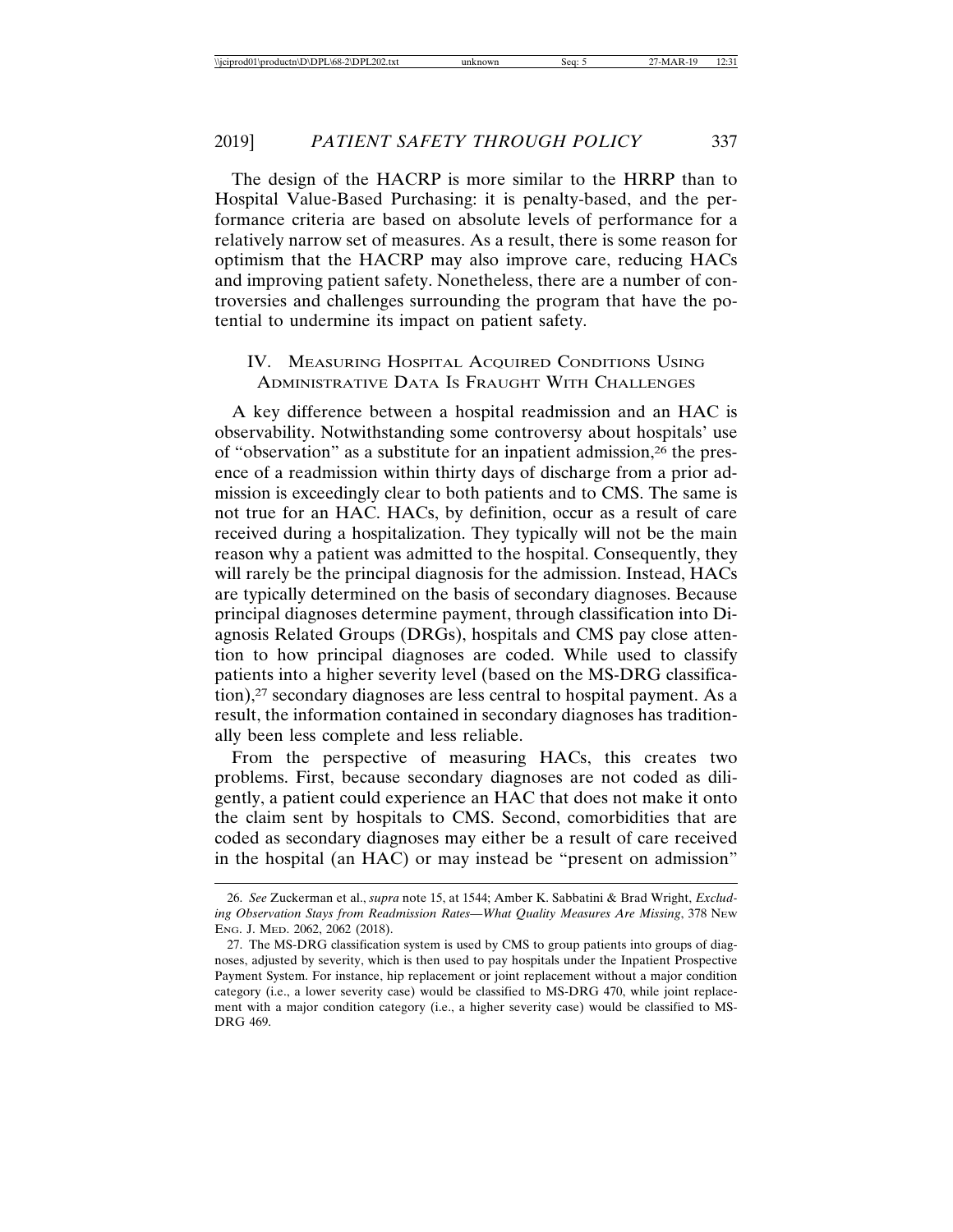when a patient arrives at the hospital. Until recently, there was no way to distinguish between these possibilities. To address this issue, beginning in FY 2008, CMS required hospitals to document whether each secondary diagnosis was present-on-admission. These present-on-admission indicators have helped, but not fully addressed challenges measuring HACs.28





Source: Authors' analysis of MedPAR claims, 2009-2014

Despite the challenges associated with measuring HACs using claims, efforts to profile and reward hospital performance on HACs have continued. The AHRQ PSI, and the composite measure PSI-90, represent the state of the art in HAC measurement. The PSI-90 includes the HACs that are most reliably identified in claims. Version 5.0 of the PSI-90 includes CLABSI, pressure ulcer, iatrogenic pneumothorax, postoperative hip fracture, pulmonary embolism or deep

<sup>28.</sup> Hamsa Bastani et al., *Evidence of Upcoding in Pay-for-Performance Programs* 2 (July 13, 2015) (Research Paper) (on file with Stanford University Graduate School of Business), https:// www.gsb.stanford.edu/faculty-research/publications/evidence-upcoding-pay-performance-pro grams; Margriet Fokkema et al., *The Impact of the Present on Admission Indicator on the Accu*racy of Administrative Data for Carotid Endarterectomy and Stenting, 58 J. VASCULAR SURGERY 32, 35–37 (2014).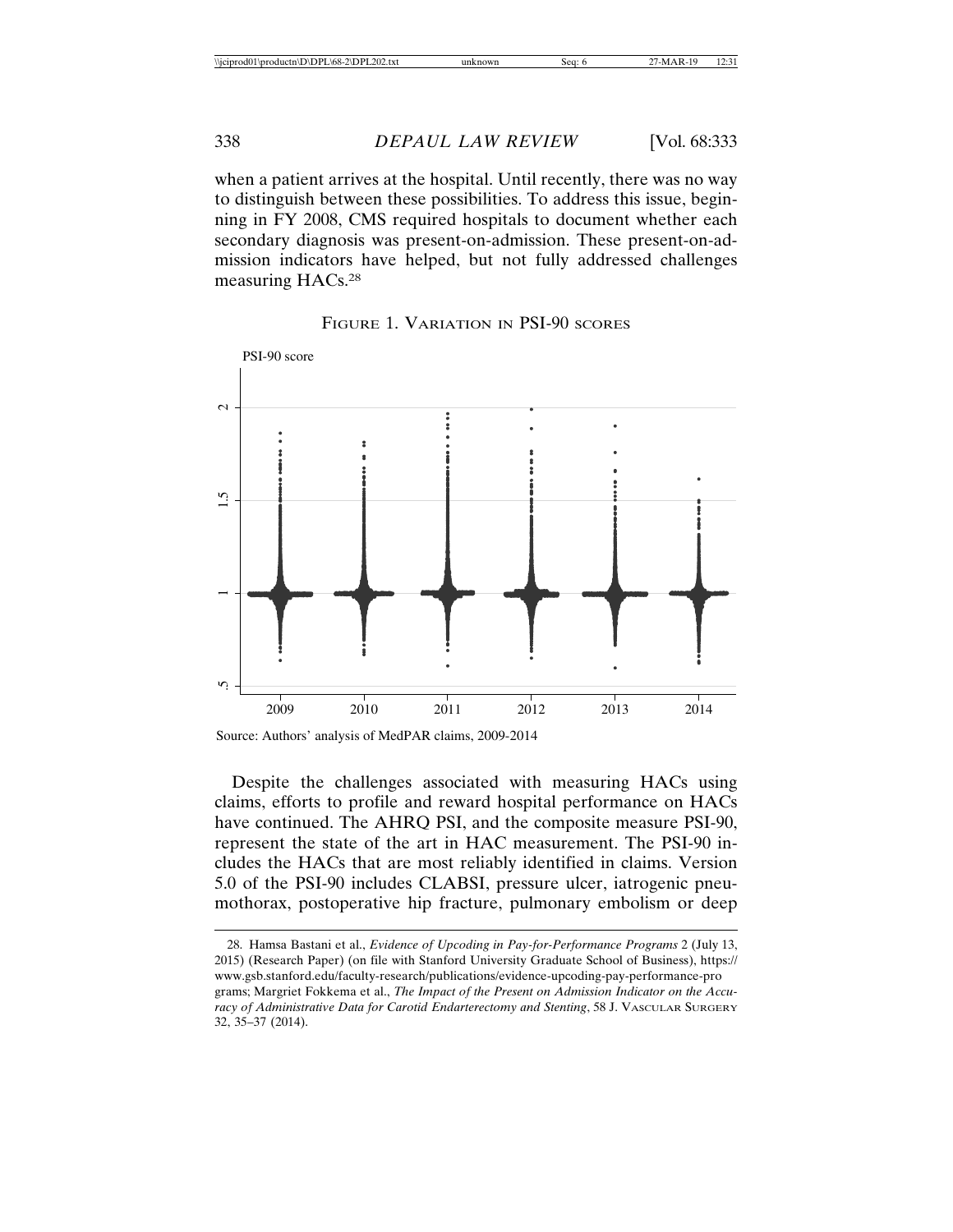vein thrombosis, postoperative sepsis, postoperative wound dehiscence, or accidental puncture or laceration. To arrive at a hospitallevel metric, these measures are risk- and reliability-adjusted and weighted based on the frequency with which these HACs occur.29 Version 6 of the PSI-90 introduced three new measures (perioperative hemorrhage or hematoma, postoperative acute kidney injury, and postoperative respiratory failure), eliminated one measure (CLABSI), and re-weighted the indicators based on their relative harm.30 Figure 1 shows a "turnip plot" hospital-level distribution of performance on the PSI-90 between 2009 and 2014. Substantial variation in hospital performance over time on the PSI-90 suggests possible improvement for many hospitals.

Despite the technical sophistication of the PSI-90, many have criticized the validity of the measure.31 Underlying these critiques is the insight that claims are particularly ill-suited to identify the clinically complicated and often ambiguous HACs.32 The greater nuance in the ICD-10 classification may help to alleviate some of these challenges, but it is too early to tell.<sup>33</sup>

Perhaps recognizing this, hospital performance on the PSI-90 received a weight of only 35% in the first year of the HACRP and is scheduled to decline further. Instead, the Centers for Disease Control and Prevention's National Healthcare Safety Network Healthcare-Associated Infection measures are weighted more heavily in the program. Instead of being calculated through claims, these measures require hospitals to document the presence of specific HACs within a separate data-entry platform. While this system allows for more clinical nuance, it is subject to many concerns raised about the PSI-90.34 For instance, hospitals often considered to have the highest technical quality (i.e., academic medical centers and those engaged in

34. Keith F. Woeltje et al., *Data Requirements for Electronic Surveillance of Healthcare-Associated Infections*, 35 INFECTION CONTROL HOSP. EPIDEMIOLOGY 1083, 1085 (2014).

<sup>29.</sup> AGENCY FOR HEALTHCARE RESEARCH & QUALITY, PUB. NO. 15-M053-4-EF, PATIENT SAFETY INDICATORS (2015), https://www.qualityindicators.ahrq.gov/Downloads/Modules/PSI/ V50/PSI\_Brochure.pdf.

<sup>30.</sup> *PSI 90 Fact Sheet*, *supra* note 25.

<sup>31.</sup> Bradford D. Winters et al., *Validity of the Agency for Health Care Research and Quality Patient Safety Indicators and the Centers for Medicare and Medicaid Hospital-Acquired Conditions: A Systematic Review and Meta-Analysis*, 54 MED. CARE 1105, 1105 (2016).

<sup>32.</sup> Jennifer A. Meddings et al., *Hospital Report Cards for Hospital-Acquired Pressure Ulcers: How Good Are the Grades?*, 159 ANNALS INTERNAL MED. 505, 508, 512 (2013).

<sup>33.</sup> Amy K. Rosen et al., *Using Estimated True Safety Event Rates Versus Flagged Safety Event Rates: Does It Change Hospital Profiling and Payment?*, 49 HEALTH SERVS. RES. 1426, 1439 (2014). ICD-10 is the 10th revision of the International Statistical Classification of Diseases. Beginning in October 2015, CMS has used the ICD-10 for documentation related to all claims.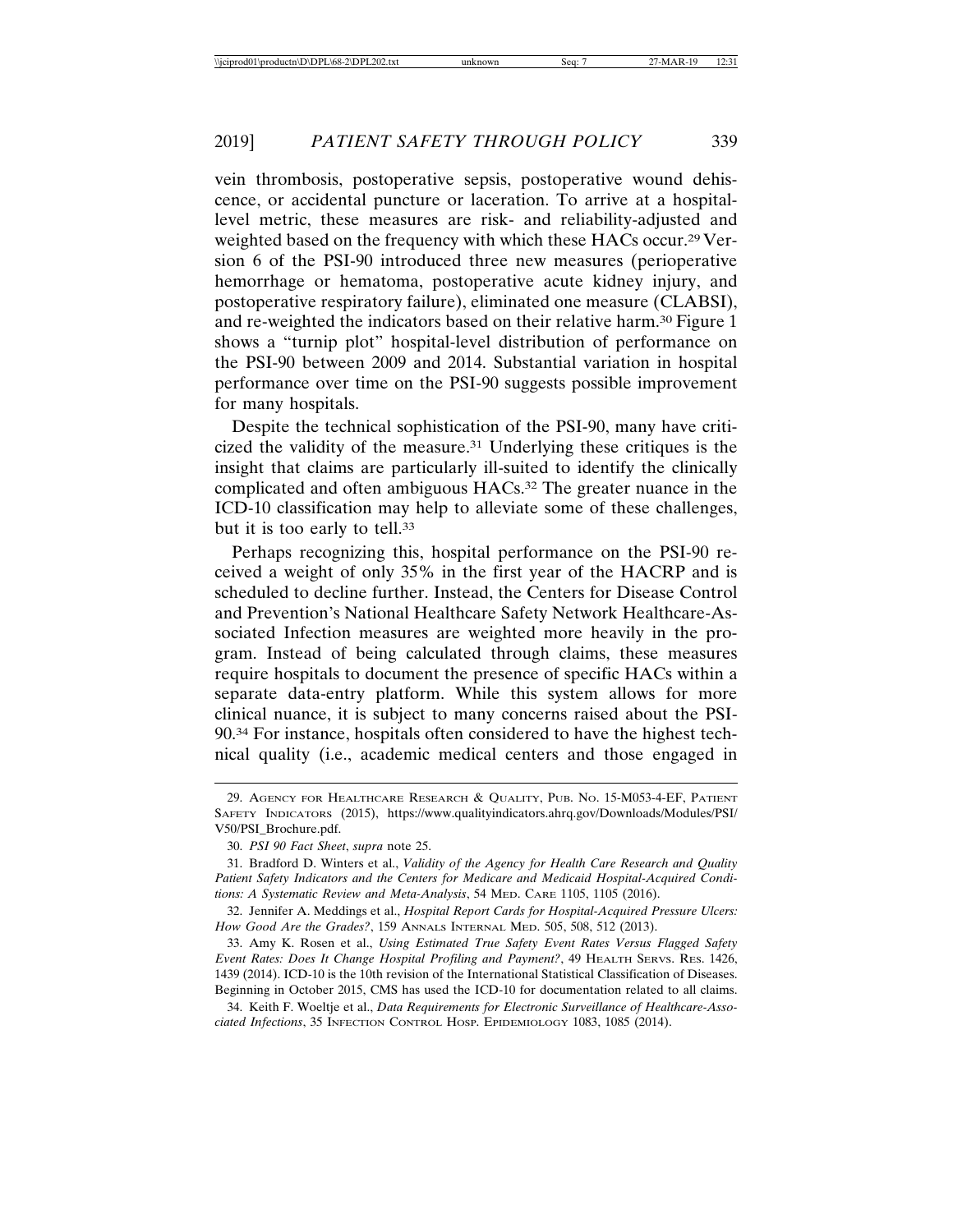quality improvement initiatives) have been more likely to perform poorly on these measures.35 In addition, the extremely low event rates for the CLABSI and CAUTI outcomes suggest that these measures have limited ability to discriminate across hospitals. A single CLABSI or CAUTI frequently pushes hospitals into the penalty range under the HACRP.36

## V. MEASUREMENT ISSUES IN THE HOSPITAL ACQUIRED CONDITION REDUCTION PROGRAM MAY LEAD TO HETEROGENEITY IN HOSPITALS' RESPONSES

Under the HACRP, hospitals have the opportunity to improve measured performance through both clinical and administrative activities. For instance, Sanjay Saint et al. identified a number of specific clinical improvements that hospitals could employ to reduce urinary tract infections. These include using indwelling urinary catheters only when medically indicated; inserting and maintaining indwelling catheters using the proper technique; developing systems to encourage the removal of catheters when they are no longer indicated and educating clinicians about the appropriate use and interpretation of urinalysis and urine culture.<sup>37</sup> Related strategies, such as improving hand hygiene, performing subclavian vein insertion, and reducing non-essential central venous catheters, have been developed to reduce CLABSI.<sup>38</sup>

However, hospitals also have the potential to improve measured performance through narrowly focusing on administrative activities to improve performance and avoid penalties under the program. This includes increases in coding comorbidities as "present on admission" and an overall increase in coded severity to make patient populations look sicker under risk-adjustment. Recent evidence suggests that improvement in pneumonia mortality is due in large part to re-classifying index admissions.39 Increases in hospitals' coding of patient severity is also responsible for much of the improvement observed

<sup>35.</sup> Ravi Rajaram et al., *Hospital Characteristics Associated with Penalties in the Centers for Medicare & Medicaid Services Hospital-Acquired Condition Reduction Program*, 314 JAMA 375, 375–77 (2015).

<sup>36.</sup> Richard L. Fuller et al., *Is the CMS Hospital-Acquired Condition Reduction Program a Valid Measure of Hospital Performance?*, 32 AM. J. MED. QUALITY 254, 254 (2017).

<sup>37.</sup> *See* Saint et al., *supra* note 18, at 878.

<sup>38.</sup> Elizabeth Pfoh et al., *Interventions to Improve Hand Hygiene Compliance: Brief Update Review*, *in* RAND CORP., AHRQ PUB. NO. 13-E001-EF, MAKING HEALTH CARE SAFER II: AN UPDATED CRITICAL ANALYSIS OF THE EVIDENCE FOR PATIENT SAFETY PRACTICES 67 (2013).

<sup>39.</sup> Michael W. Sjoding et al*.*, *Gaming Hospital-Level Pneumonia 30-Day Mortality and Readmission Measures by Legitimate Changes to Diagnostic Coding*, 43 CRITICAL CARE MED. 989, 994 (2015).